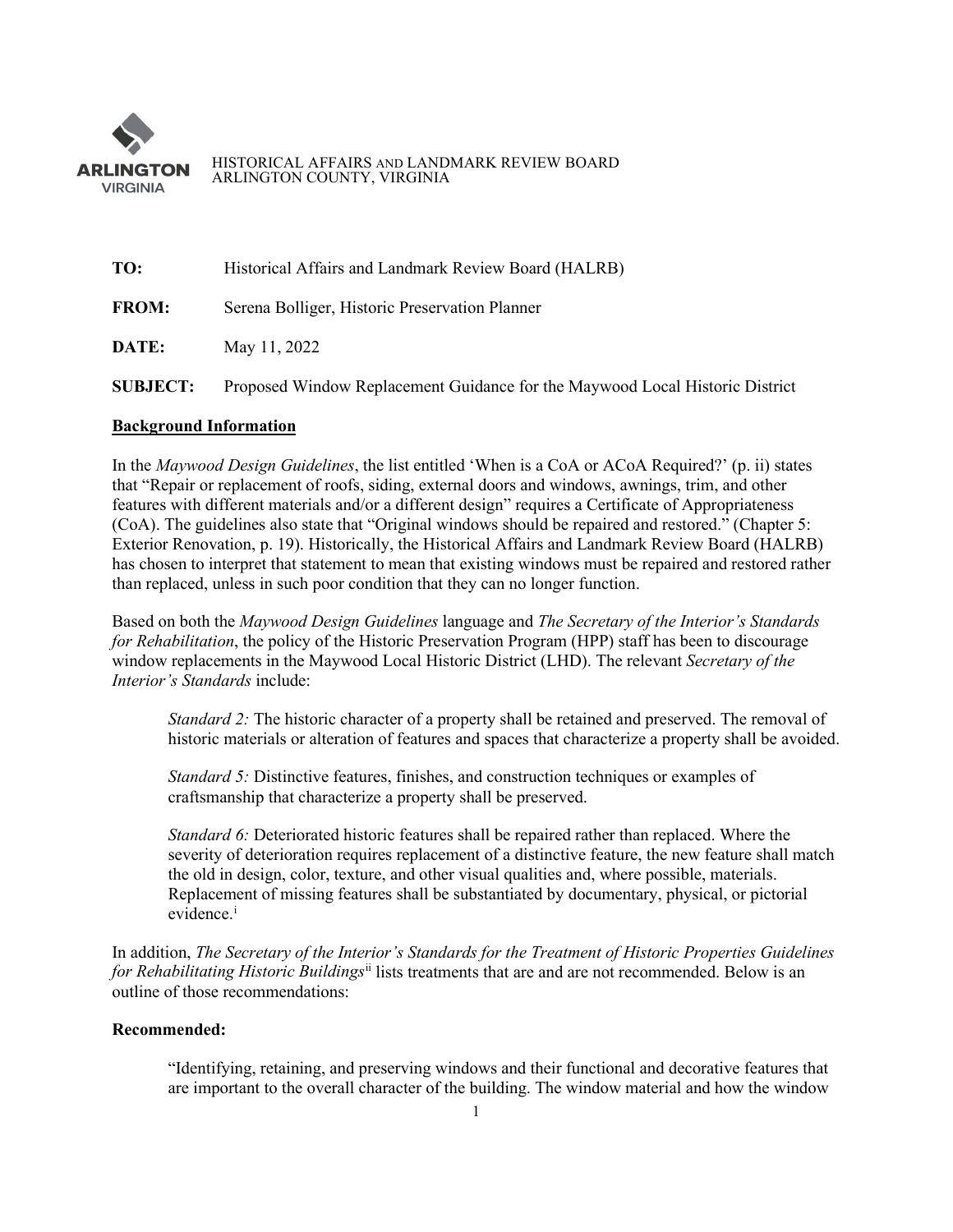operates (e.g., double hung, casement, awning, or hopper) are significant, as are its components (including sash, muntins, ogee lugs, glazing, pane configuration, sills, mullions casings, or brick molds) and related features, such as shutters."

# **Not recommended:**

"Removing or substantially changing windows or window features which are important in defining the overall historic character of the building so that, as a result, the character is diminished. Changing the appearance of windows that contribute to the historic character of the building by replacing materials, finishes, or colors which noticeably change the sash, depth of the reveal, and muntin configurations; the reflectivity and color of the glazing; or the appearance of the frame."

"Replacing windows solely because of peeling paint, broken glass, stuck sash, or high air infiltration. These conditions, in themselves, do not indicate that windows are beyond repair."

In the last few years, the HALRB has received several replacement requests for wooden windows and vinyl windows in both contributing and non-contributing houses in the Maywood LHD. Typically, the HALRB has allowed the replacement of vinyl windows in-kind and required the restoration of wooden windows, particularly in original contributing buildings. However, in December 2021, the HALRB approved new in-kind replacement wooden windows on the original non-contributing dwelling at 2329 N. Edgewood Street (CoA 21-28). Upon doing further research, the HPP staff found records of window replacements having been approved in the early-1990s (e.g., 3213 23rd St. North in July 1993), indicating that shortly after the designation of the LHD the HALRB approved in-kind replacements of historic wooden windows if the new windows were identical; the HALRB found this action not inconsistent with the *Maywood Design Guidelines*. Over time as the design review process in the LHD became more established, the HALRB adopted a narrower interpretation which discouraged in-kind window replacements in favor of retaining historic windows; it may be that the periodic changing of HALRB members and differing preservation ideologies contributed to this stricter interpretation.

### **Proposal**

Upon receiving formal direction from the HALRB at its April 20, 2022, virtual public hearing, the HPP staff has proposed clarifying language for window replacements which would allow the HALRB to provide consideration to requests for replacement windows in the Maywood LHD. This language includes standards for consideration and has been developed in response to an increasing number of requests from the community for replacement windows, as well as to changing national sentiment in the historic preservation field in support of allowing the replacement of windows in historic districts. Upon future approval by the HALRB, the finalized language would become Appendix H of the *Maywood Design Guidelines*.

See the accompanying draft document entitled "Appendix H: In-Kind Window Replacement Guidelines" for a full description of the proposed language.

## **Recommendation**

The dimension, texture, and materiality of historic windows embody the character of each construction era and style. Historic wooden windows were constructed from old-growth trees with hard, rot-resistant wood and have aged in place, further solidifying over time and making them even more rot and disease resistant. With regular maintenance, historic wooden windows can be retained indefinitely. In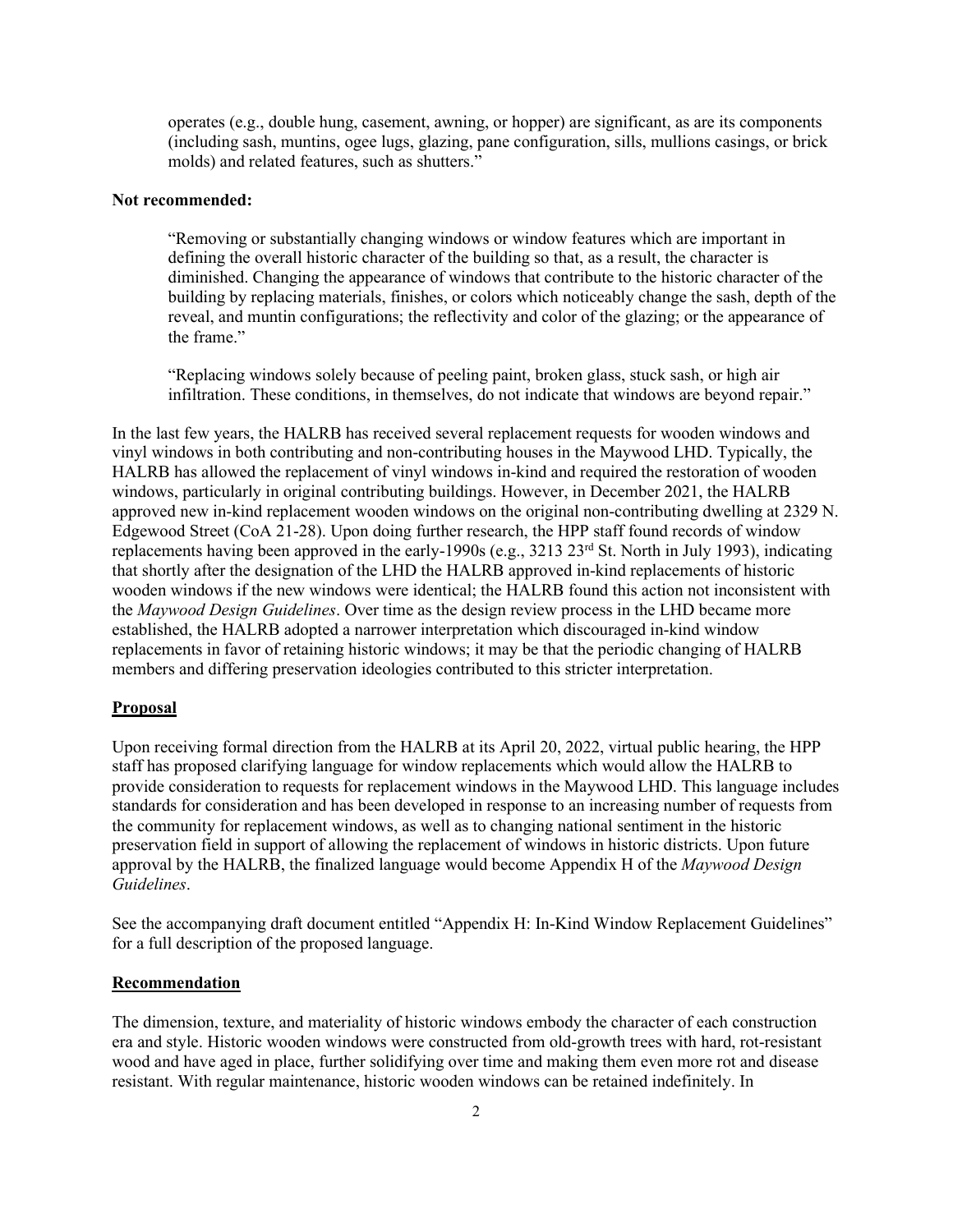

#### HISTORICAL AFFAIRS AND LANDMARK REVIEW BOARD ARLINGTON COUNTY, VIRGINIA

combination with storm windows, curtains, blinds, and/or appropriate weatherstripping, historic wooden windows also can be extremely energy efficient. In the interests of both historic preservation and sustainability, the HPP staff advocates that historic windows should not be replaced when they can be repaired and complemented with other technologies such as storm windows and curtains.

Notwithstanding the foregoing, the HPP staff recommends approval of the proposed window replacement guidance for the Maywood LHD. While the HPP agrees that keeping historic wooden windows may be feasible and rewarding, staff is receiving increasing numbers of window replacement requests in the district. The HPP also understands that to some owners or tenants of historic properties, window restoration may seem more daunting and costly than wholesale window replacement. Yet, staff wants to encourage historic preservation, where practicable, to be more accessible to the community. Providing guidance for window replacement consideration will help stewards of historic buildings understand that there is a variety of options available.

Currently in the Maywood LHD, the HALRB and HPP staff allow the in-kind replacement of deteriorated roofing, siding, decking, and other exterior construction materials. Until now, the stated practice of the Board and staff has been to identify the actual material of the existing windows as character-defining, including the wavy glass and the old-growth wood. Based on this new interpretation of *The Secretary of the Interior's* Standard #2 ("The historic character of a property shall be retained and preserved. The removal of historic materials or alteration of features and spaces that characterize a property shall be avoided."), combined with the *Maywood Design Guidelines* language, the HPP staff is recommending that for non-character-defining windows, the overall material of wood is character-defining to Maywood, rather than the extant historic old-growth wood. Therefore, if applicants replace wooden windows in-kind with identical wooden windows, the character-defining nature of the windows would be retained in the LHD. Further, retaining the size of existing window openings would not impact either the historic openings or the traditional fenestration patterns of Maywood homes.

While the National Park Service has not changed its recommendations regarding the treatment of windows, some municipalities, including nearby local communities, have chosen to allow window replacement in historic districts. Based on similar preservation pressures to those faced in Arlington, New York City<sup>iii</sup>, the City of Alexandria<sup>i[v](#page-3-4)</sup>, and Washington, D.C.<sup>v</sup> recommend window restoration but allow in-kind window replacement based on certain parameters.

In summary, the HPP staff recommends that:

- Typical, standard existing wood windows could be replaced in-kind;
- Decorative, non-standard windows (i.e., stained or leaded glass decorative windows; nonstandard dormer, gable or staircase windows; decorative transoms; curved sashes) will be considered character-defining to the LHD and must be considered by the HALRB for restoration rather than replacement;
- A record of window replacements being undertaken in the LHD must be tracked through the CoA process (with required review and approval by the HALRB);
- A conditions assessment of existing typical, standard windows will not be required since such analysis could be considered subjective (and a lack of consistency in the outcomes of decisions after conditions assessments would be unfair and could be questioned in a court of law); and